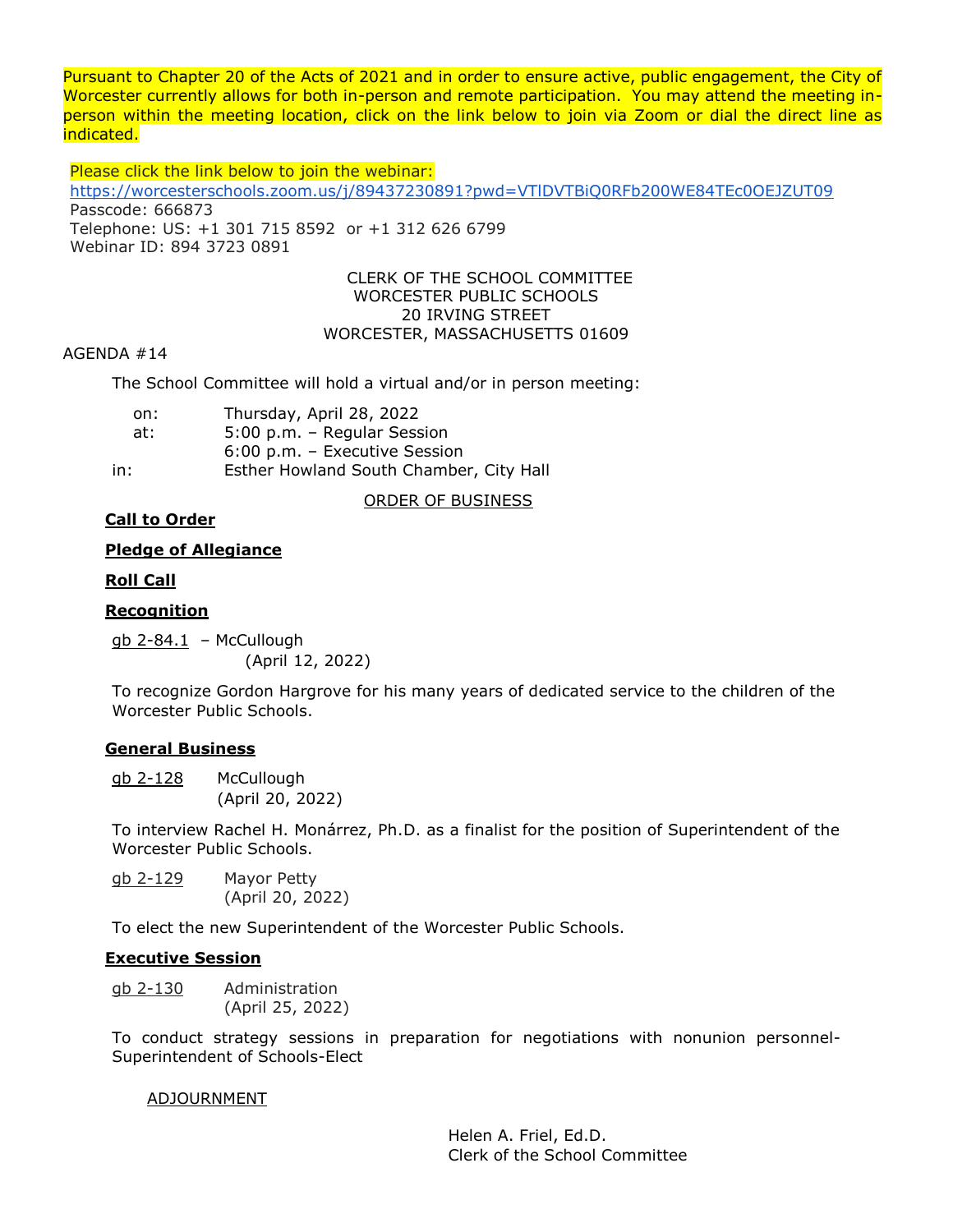(February 28, 2022)

RECOGNITION **ITEM** - gb 2-84.1 McCullough S.C. MEETING - 4-28-22

#### ITEM:

To recognize Gordon Hargrove for his many years of dedicated service to the children of the Worcester Public Schools.

ORIGINAL ITEM: McCullough (April 12, 2022)

To recognize Gordon Hargrove on Thursday, April 28, 2022 for all he has done for the children of the WPS over the years and wish him well in his retirement.

#### PRIOR ACTION:

3-17-22 - On a roll call of 7-0, the date of April 28, 2022 was approved.

### BACKUP:

RECOMMENDATION OF MAKER:

### RECOMMENDATION OF ADMINISTRATION:

Recognize.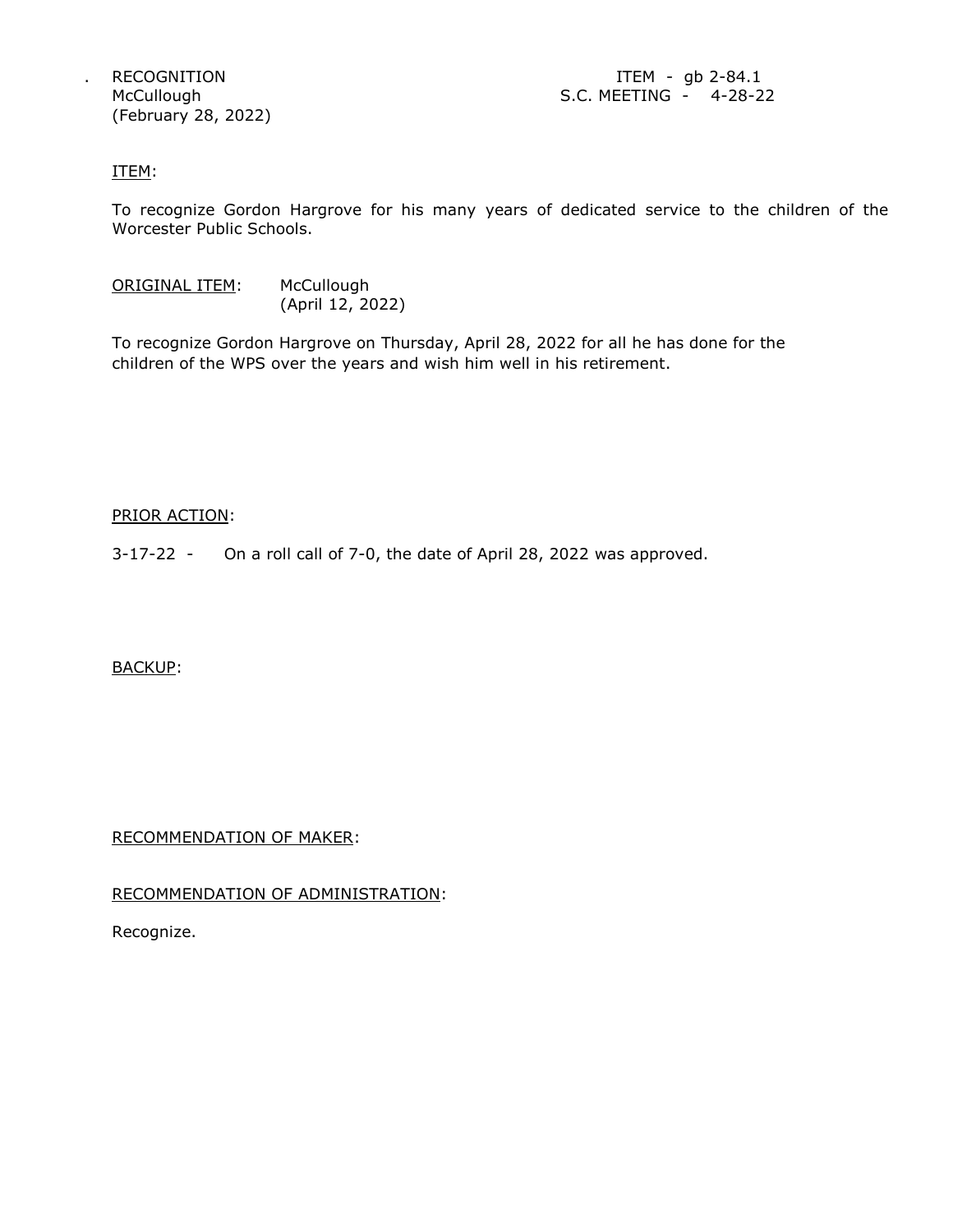O. GENERAL BUSINESS **ITEM** - gb 2-128 (April 20, 2022)

Administration S.C. MEETING - 4-28-22

ITEM:

To interview Rachel H. Monárrez, Ph.D. as a finalist for the position of Superintendent of the Worcester Public Schools.

PRIOR ACTION:

BACKUP:

RECOMMENDATION OF MAKER:

RECOMMENDATION OF ADMINISTRATION: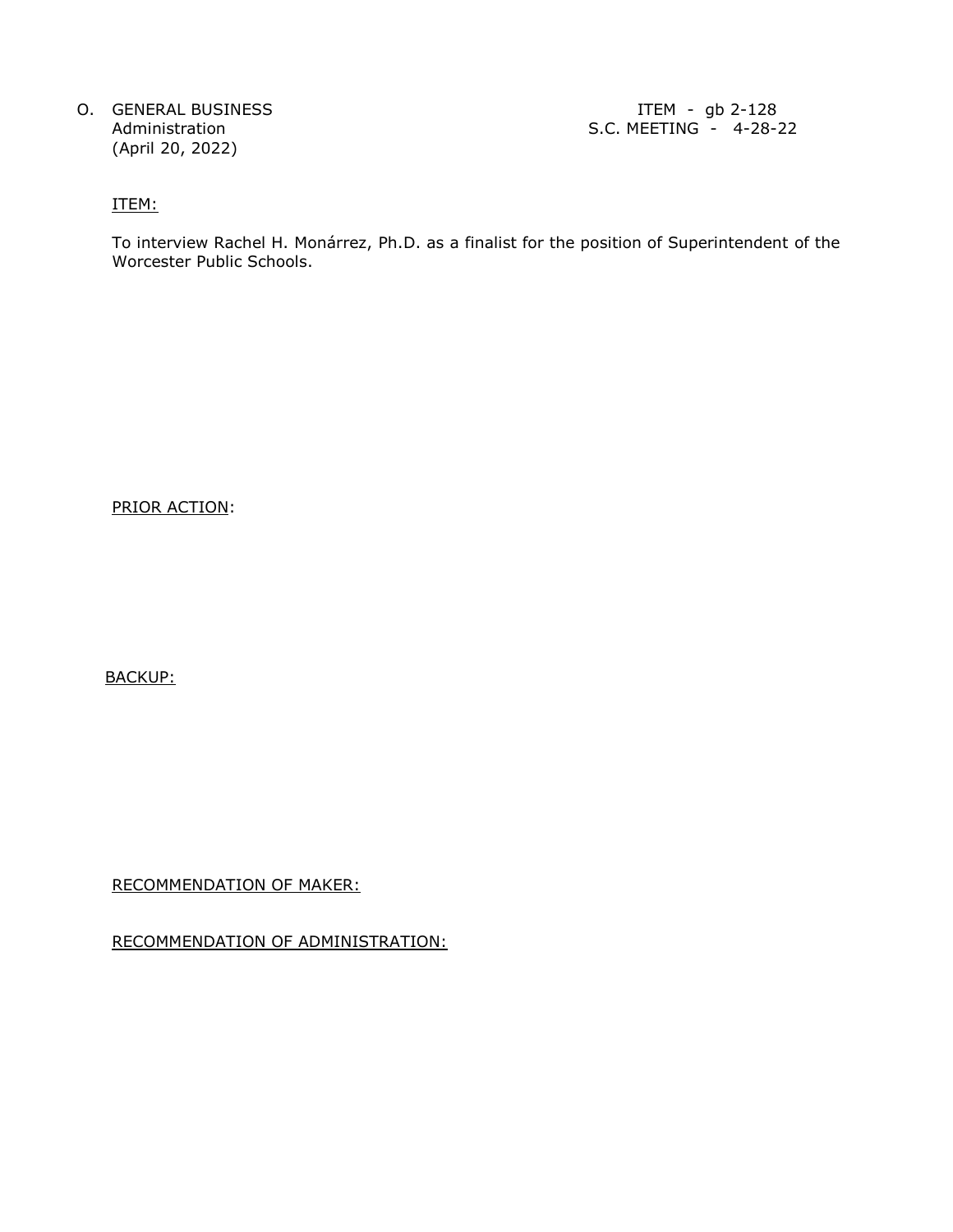O. GENERAL BUSINESS **ITEM** - gb 2-129 (April 20, 2022)

ITEM:

To elect the new Superintendent of the Worcester Public Schools.

PRIOR ACTION:

BACKUP:

RECOMMENDATION OF MAKER:

RECOMMENDATION OF ADMINISTRATION: